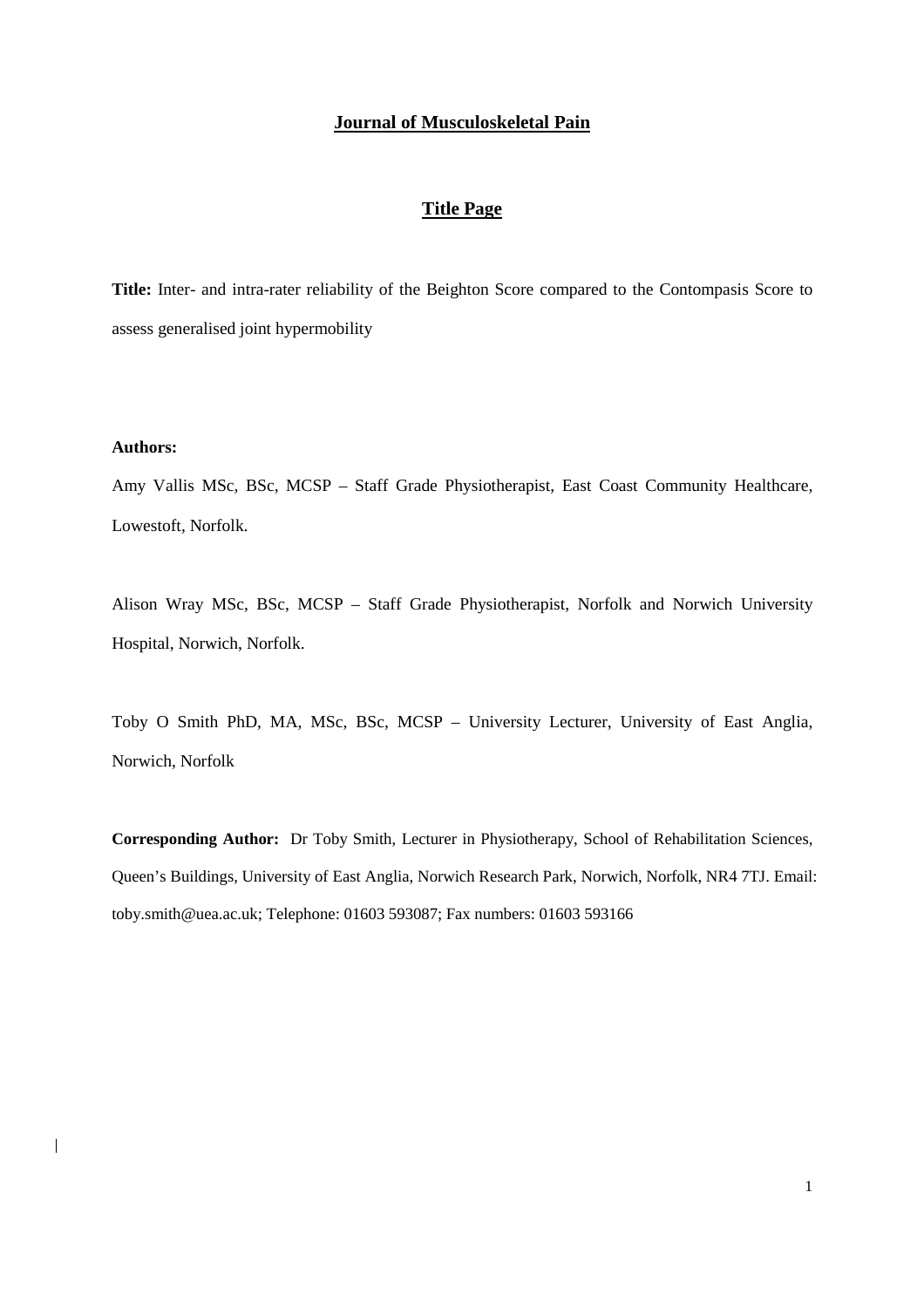#### **Abstract**

**Objectives:** Generalised Joint Hypermobility (GJH) is a common connective tissue disorder associated with a range of musculoskeletal complaints. An effective screening tool to assess GJH may influence our understanding and choice of management. Diagnosis is clinical, using tools such as the Beighton Hypermobility Score and the Contompasis Scoring System. The comparable reliability of these tools has not been previously reported. The aim of the present study was to compare the intraand inter-rater reliability of the Beighton Score to the Contompasis Score to assess GJH.

**Methods:** This was an observational study assessing 36 pain-free participants; 27 females and nine males; aged 18 to 32 years. Participants were assessed in random order, by two researchers over two sessions to determine intra- and inter-rater analyses. Intraclass Correlation Coefficient (ICC) and weighted Kappa statistics were used to calculate the level of agreement.

**Results**: The intra- (ICC: 0.71-0.82) and inter- (ICC: 0.72-0.80) rater reliability of the Beighton Score was substantial to almost perfect. The Contompasis Score displayed substantial to almost perfect intra-rater (ICC: 0.73-0.82) reliability and moderate to substantial inter-rater (ICC: 0.58-0.62) reliability.

**Conclusions:** The present study provides an indication of the measurement capabilities of the Beighton and Contompasis Scores. The Beighton score appears to be superior compared to the Contompasis score particularly based on inter-rater reliability.

**Keywords:** Hypermobility, Beighton, Contompasis, Reliability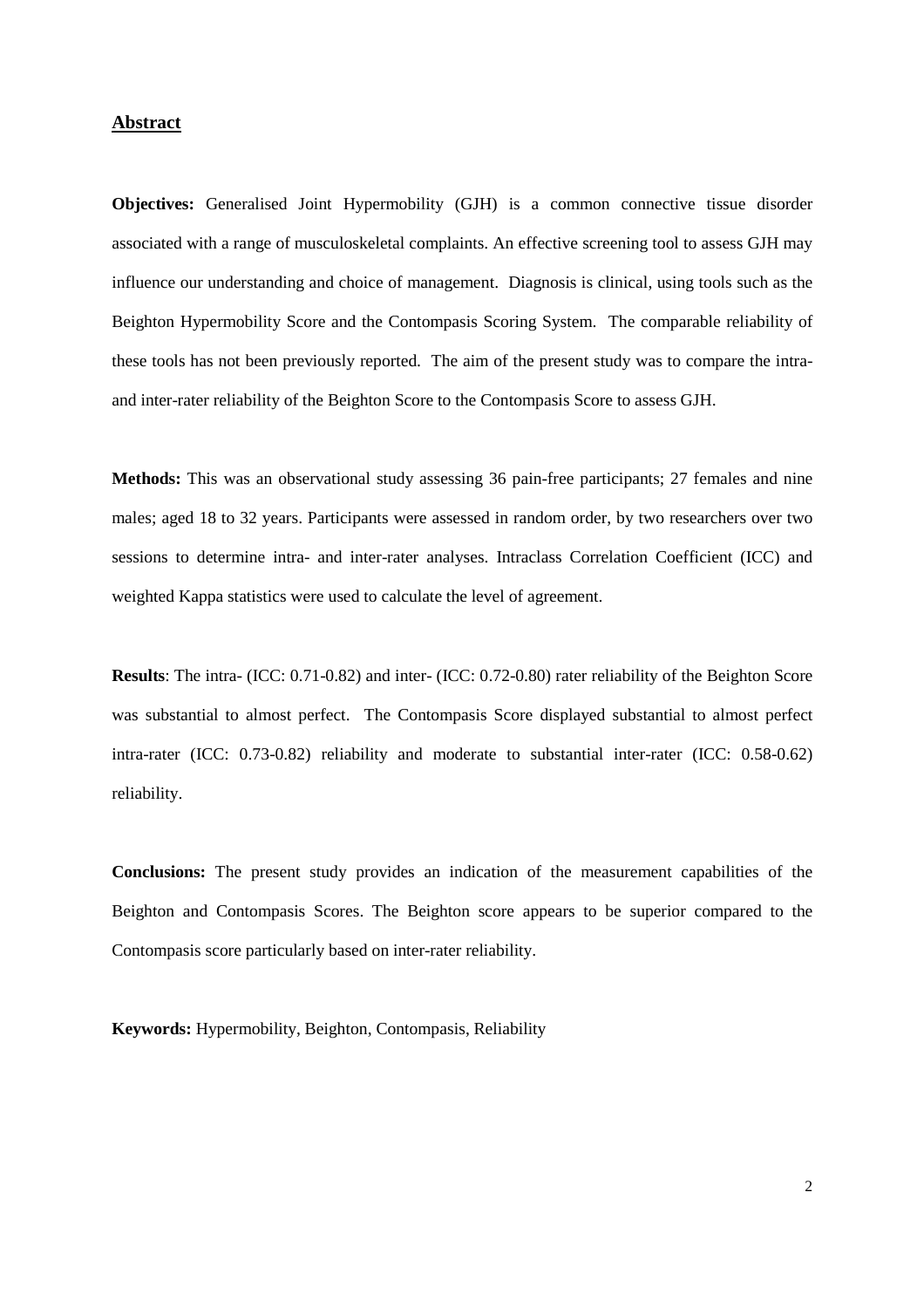## **Introduction**

Generalised Joint Hypermobility (GJH) was first recognised as a distinct pathology by Kirk and colleagues in 1967 [1]. It is a condition in which most of an individual's synovial joints have a range of motion (ROM) beyond their normal limits [2, 3]. It has been suggested that an abnormal ratio of Type III to Type I collagen results in the decreased tissue stiffness common in GJH, where thin and elastic Type III collagen becomes more prevalent within the soft tissue matrix [4]. Although GJH was once thought to be uncommon, a recent epidemiological study by Clinch and colleagues in 2011[5] reported that amongst a cohort of 6,022 children evaluated in the UK, the prevalence of GJH in girls and boys aged 14 years was 28% and 11%, respectively. The prevalence of GJH in the adult population has been estimated to be 18% to 25% [6,7].

GJH has been associated with a range of musculoskeletal complaints including, arthralgias, joint subluxations, joint dislocations and sprains, as well as early onset osteoarthritis [1, 4, 8, 9]. Due to GJH's ability to reduce joint stability, it has been linked with an increased risk of musculoskeletal injury and is proposed as a risk factor for injuries to the ankle, knee and shoulder joints [3, 10-14]. In its extremes, GJH is associated with hereditary connective tissue disorders such as Marfan's Syndrome and Ehlers-Danlos Syndrome with chronic pain and fatigue major determinants of reduced quality of life [14-17]. Due to the debilitating nature of these conditions a clear method of diagnosis is needed to ensure early and effective management [15].

Criteria for assessing GJH were first described by Carter and Wilkinson in 1964 [18] and modified by Beighton and Horan in 1969 [19], providing the Beighton Hypermobility Score, the diagnostic tool most commonly used today by rheumatologists, physiotherapist, orthopaedic surgeons and other neuro-musculoskeletal clinicians. This method is simple, requires no special equipment and takes less than a minute to complete [2]. It includes bilateral examination of fifth-finger extension, opposition of the thumb to forearm, elbow extension, knee extension and trunk flexion [19]. The tool produces an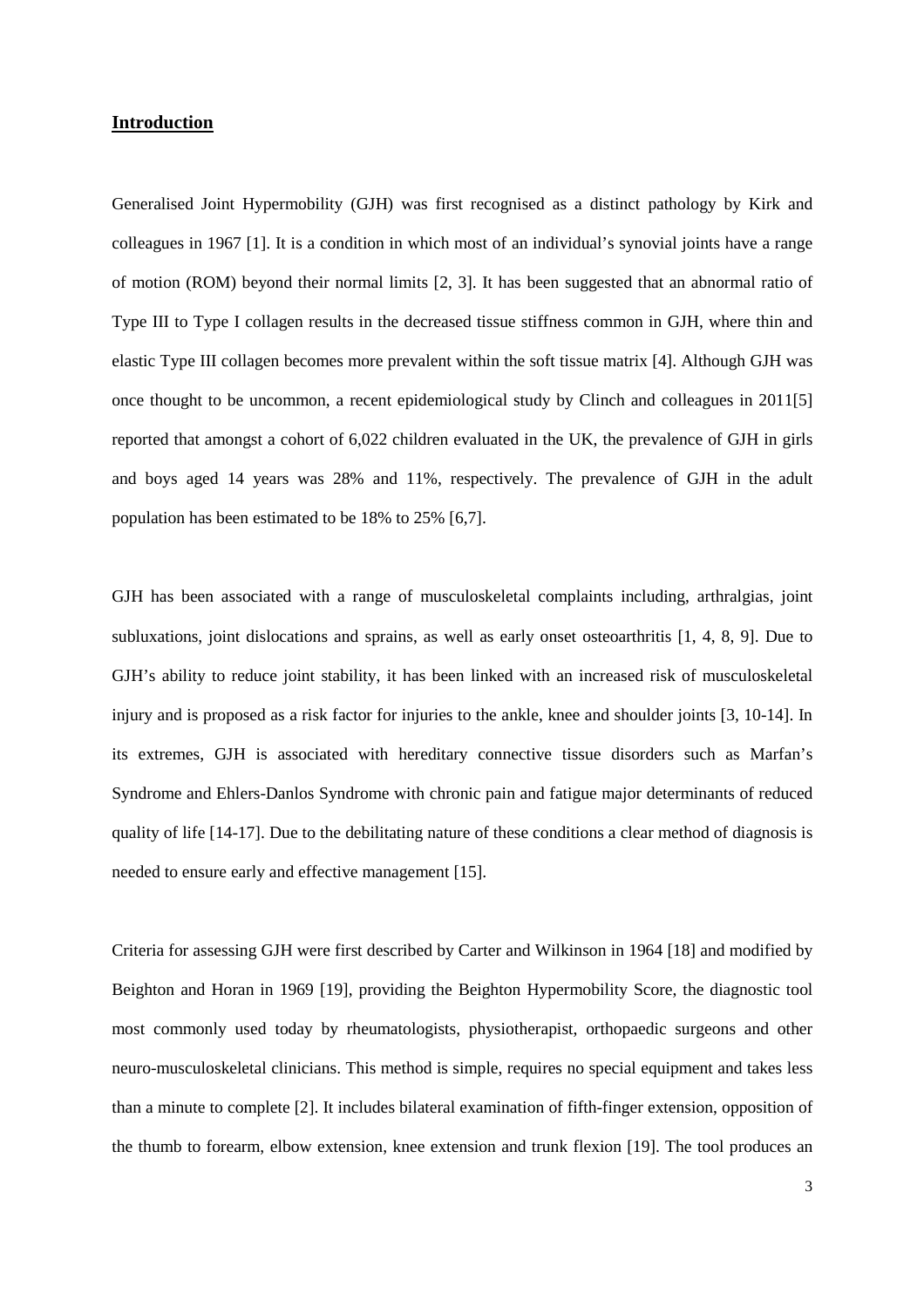overall score between zero and nine; one point is given if the criterion is met, zero if it is not. There is no definitive agreement on the threshold for diagnosing GJH, however researchers and clinicians have generally use a score of four or five [4, 19]. The major limitation of the Beighton method is it being an 'all or nothing' test that gives no indication of the degree of hypermobility, merely an expression of wide spread laxity [8, 20].

McNerney and Johnston [21] developed a semi-quantitative modification of the Beighton Score known as the Contompasis Scoring System. This system ranges with scores from two to 70, with Contompasis scores of greater than 20 being cited as indicative of GJH [9]. It assesses each of the nine Beighton criteria, as well as hindfoot eversion at the calcaneus. Rather than providing a single positive or negative response, it gives a graded response between two and eight points for each criteria. Clinically, it is suggested that the Contompasis Score provides a more refined grading of joint hypermobility thereby providing a more accurate reflection on GJH within patient groups [20]. However, by providing a number of different responses it is more time consuming and may exhibit greater measurement variability, increasing the potential for error [22].

Given the importance of accurately diagnosing those individuals with GJH it is clinically relevant that the measurement capabilities of both these tools are fully understood. Previous evidence has examined the reliability of the Beighton Score [2, 23-25]. These have reported good to excellent intraand inter-rater reliability (Intra-class Correlation Coefficient values: 0.84 to 0.96). However recurrent confounding variables within these study methods impact on these findings. Such limitations include: poorly controlling the time interval between measurements, goniometer measurement error, variation in verbal instructions and soft tissue warm-up before or during testing. Nonetheless, both the Beighton and Contompasis scores have been used in clinical and research practice [3,6,9,21]. It is therefore important that clinicians and researchers understand the psychometric properties of these scores when considering their future adoption. The present study considered these influencing factors,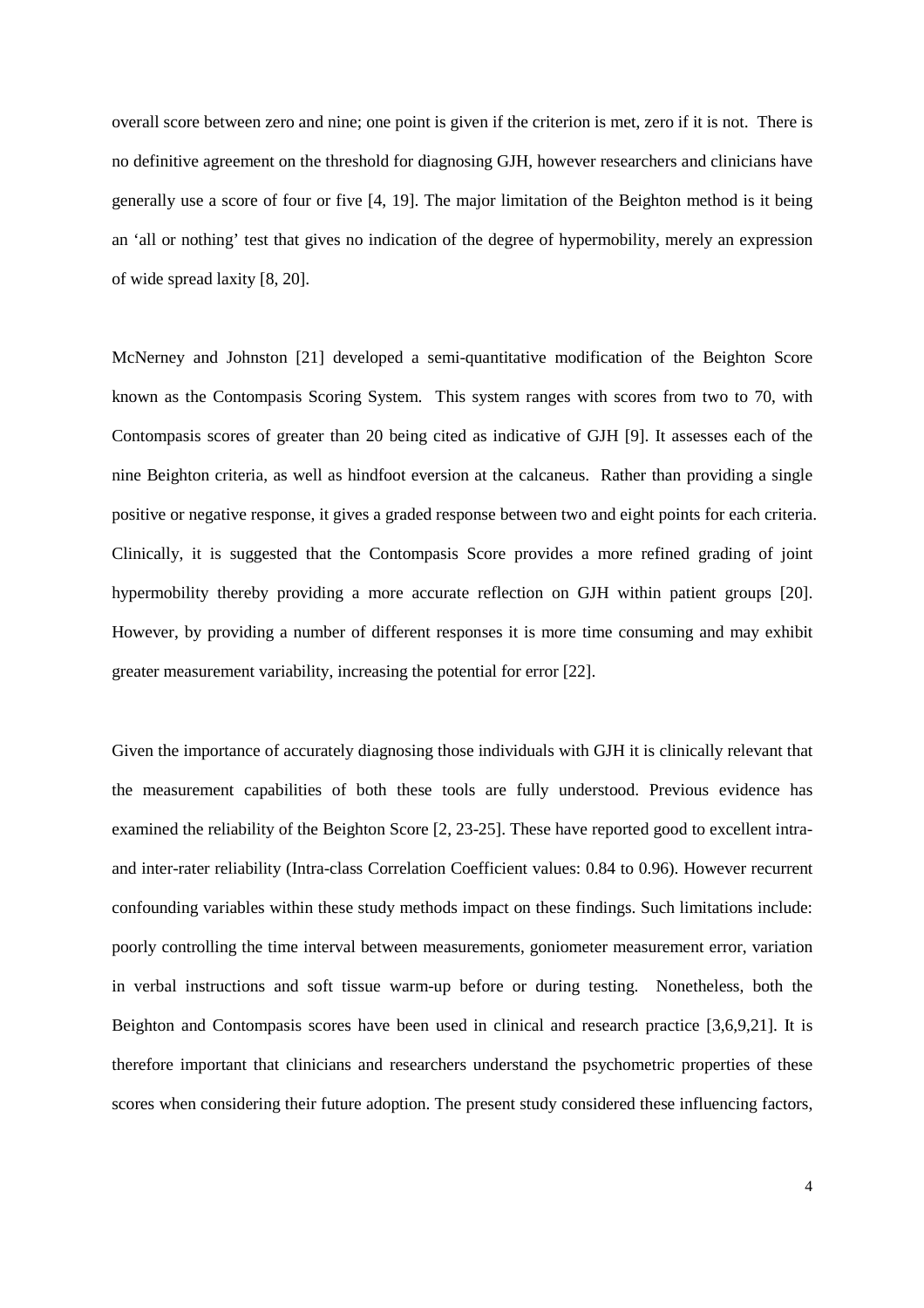with an aim to minimize potential sources of error. No studies have previously assessed the reliability of the Contompasis Score.

The aim of this study was therefore to compare the intra- and inter-rater reliability of the Beighton Score to the Contompasis Score for the assessment of GJH. This was to be evaluated with a weighted Kappa value and Intra-class Correlation Coefficients (ICC).

## **Method**

#### *Recruitment*

The study was undertaken within the School of Rehabilitation Sciences (RSC) at the University of East Anglia. All recruitment, consent and data collection was undertaken within the school. Posters were placed within the school to seek interested pre-registration physiotherapy or occupational therapy students to volunteer to participate in the study who met the following eligibility criteria.

#### *Inclusion Criteria:*

Individuals who have not experienced joint or muscle pain for the past three months.

Physiotherapy or Occupational Therapy students in the School of RSC, at the participating University.

Individuals who provided informed written consent.

*Exclusion Criteria:*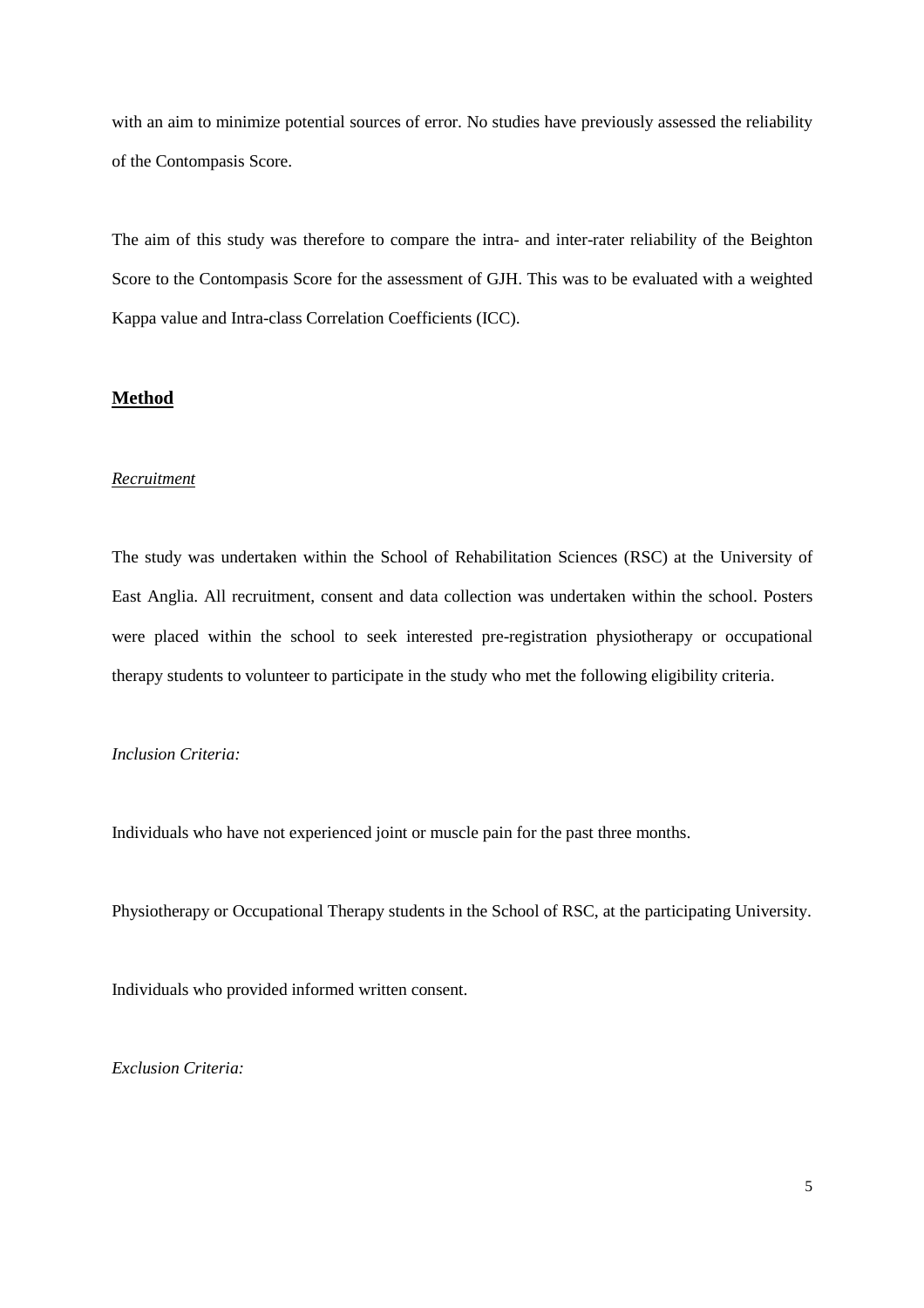Individuals with self-reported joint pain (any part of the body) experienced over the past three months.

Thirty-six volunteers were recruited. All potentially eligible participants were asked to read a Participant Information Leaflet seven days prior to the initial data collection session. If eligible and willing to participate, all participants were asked to sign a Consent Form which was witnessed and counter-signed by a member of the research team (AV, AW, TS).

The cohort of 36 participants enrolled included 27 females and 9 males with a mean age of 22.7 years (range 18 to 32 years). A sample of 36 people was determined as optimal, based on two reasons. Firstly, previous research assessing the reliability of the Beighton Score [2] recruited 36 participants providing a statistically significant finding. This gave an indication that a sample of 36 may be sufficient to demonstrate a statistically significant correlation. Secondly, Fleiss in 1986 [26] recommended that a minimum of 15 to 20 subjects is required for estimating the reliability of a quantitative variable.

Prior to recruitment ethical approval was granted by the Faculty of Medicine and Health Sciences, Research Ethics Committee at the University of East Anglia, Norfolk (Reference: 2011-2013-26).

## *Data Collection*

The assessing team consisted of two researchers (AV, AW) who, prior to data collection, familiarised themselves with the original publications detailing both scores [19, 21]. A teaching session was provided to both researchers prior to data collection to standardise the assessment of GJH and eliminate subjectivity as much as possible. This was led by the senior author (TS). Only once all three researchers reached agreement that each technique was standardised across the two researchers, was testing commenced.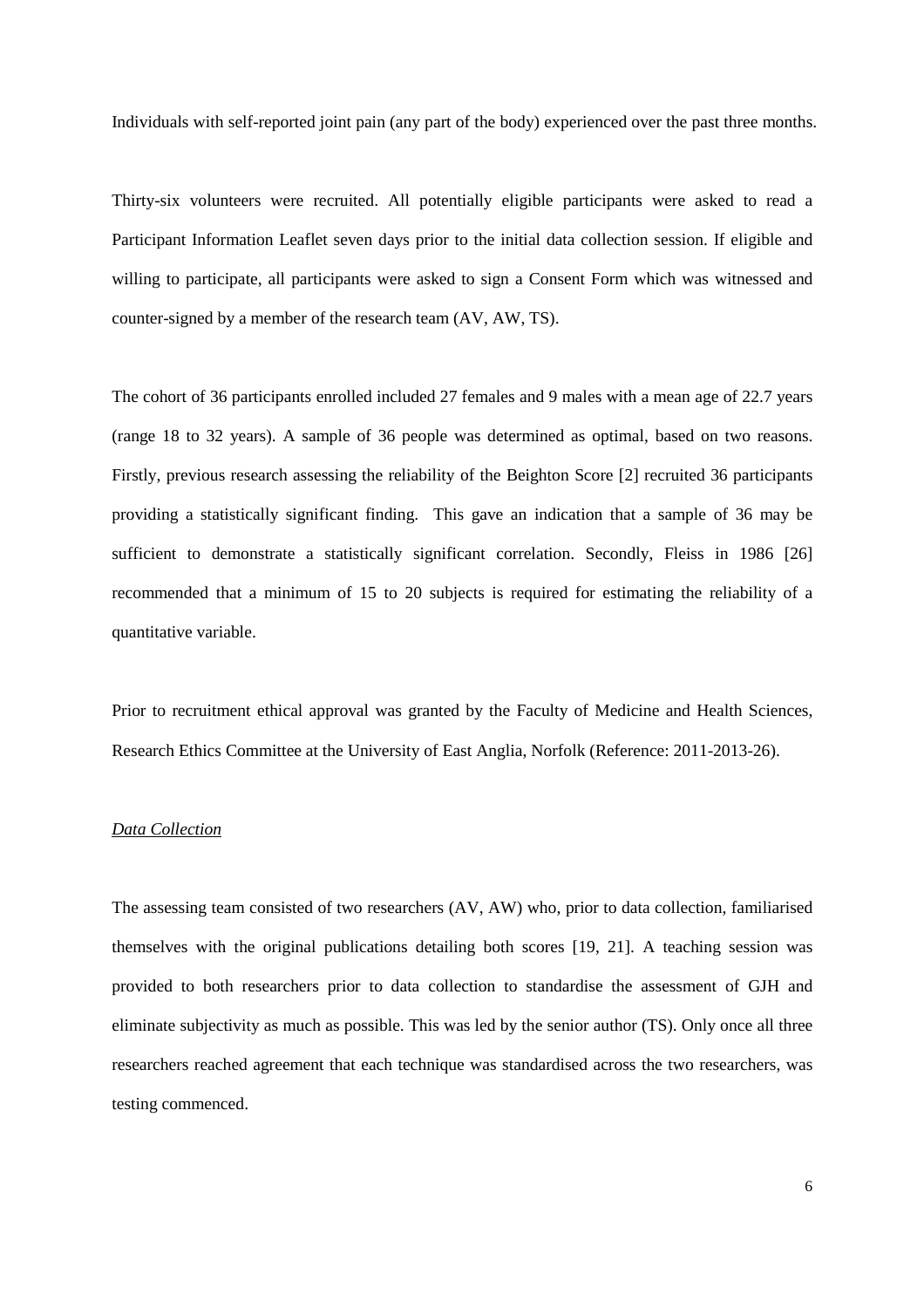All participants were examined on two occasions. This was undertaken at the same time of day, one week apart. There were two separate, curtained-off examination areas in the same room, one for each researcher. Each participant was firstly assessed by one researcher followed by the other. The order of examinations was randomised to avoid systematic bias.

The Beighton Score assesses hypermobility by asking the participant to stretch own limbs to end of range with the researcher observing this movement. The Contompasis Score requires the participant to perform the same movements, with the addition of calcaneal eversion. For the Contompasis Score, joint angles were measured using a standard goniometer with two-degree increments, following the guidelines provided by Norkin and White in 2003 [27].

A description of each score is presented in Table 1.

#### *Data Analysis*

Analysis was conducted using SPSS version 18.0 for Windows (IBM, New York, USA). Intra- and inter-rater reliability was determined using both ICC for continuous data and weighted Kappa statistics for categorical data. Through this, comparisons between each reviewer's first and second scores for each test were compared using the weighted Kappa for each individual item. Secondly a comparison for the first assessment of GHJ using the two assessment was made comparing Reviewer 1 to Reviewer 2's findings using the using the weighted Kappa for each individual item. Total scores for Beighton and Contompasis Score were assessed using the ICC for both intra- and inter-rater reliability assessments.

Data was presented as single measures ICC and weighted Kappa values with 95% confidence intervals (CI) and p-values. A p-value of less than 0.05 was considered statistically significant. Weighted Kappa and ICC values were interpreted using Landis and Koch's interpretation of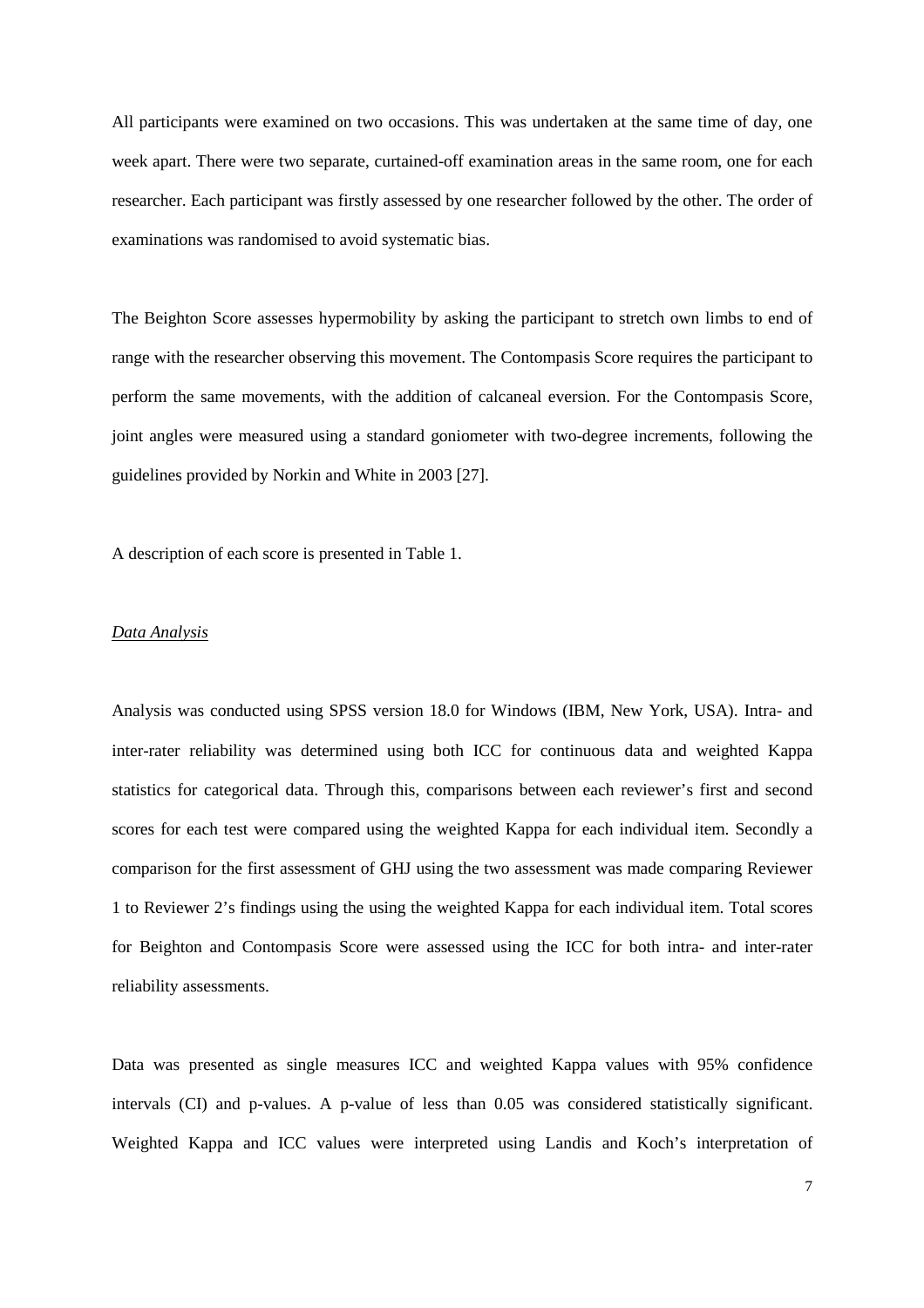agreement where: less than 0.20 indicates slight agreement, 0.21 to 0.40 fair, 0.41 to 0.60 moderate, 0.61 to 0.80 substantial and greater than 0.81 indicates almost perfect agreement [28].

### **Results**

### *Beighton Score*

Data on Beighton Score intra- and inter-rater reliability are summarised in Table 2. The results suggest that the Beighton Score presented with substantial agreement in both intra- and inter-rater reliability. Intra-rater reliability of the total score showed almost perfect agreement in Researcher 1 (ICC: 0.82; 95% CI: 0.67 to 0.90) and substantial agreement in Researcher 2 (ICC: 0.71; 95% CI: 0.50 to 0.84). Inter-rater reliability showed substantial agreement between researchers during Session 1 (ICC: 0.72; 95% CI: 0.51 to 0.84) and Session 2 (ICC: 0.80; 95% CI: 0.64 to 0.89).

#### *Contompasis Score*

Data on Contompasis Score intra- and inter-rater reliability are summarised in Table 3. Although the Contompasis Score presented with substantial intra-rater reliability, it presented with only moderate inter-rater reliability. Intra-rater reliability of the total score showed almost perfect agreement in Researcher 2 (ICC: 0.82; 95% CI: 0.67 to 0.90) and substantial agreement in Researcher 1 (ICC: 0.73; 95% CI: 0.53 to 0.85). Inter-rater reliability showed substantial agreement between researchers during Session 1 (ICC: 0.62; 95% CI: 0.37 to 0.79) and moderate agreement during Session 2 (ICC: 0.58; 95% CI 0.31 to 0.76).

#### *Comparison of Beighton vs. Contompasis Score*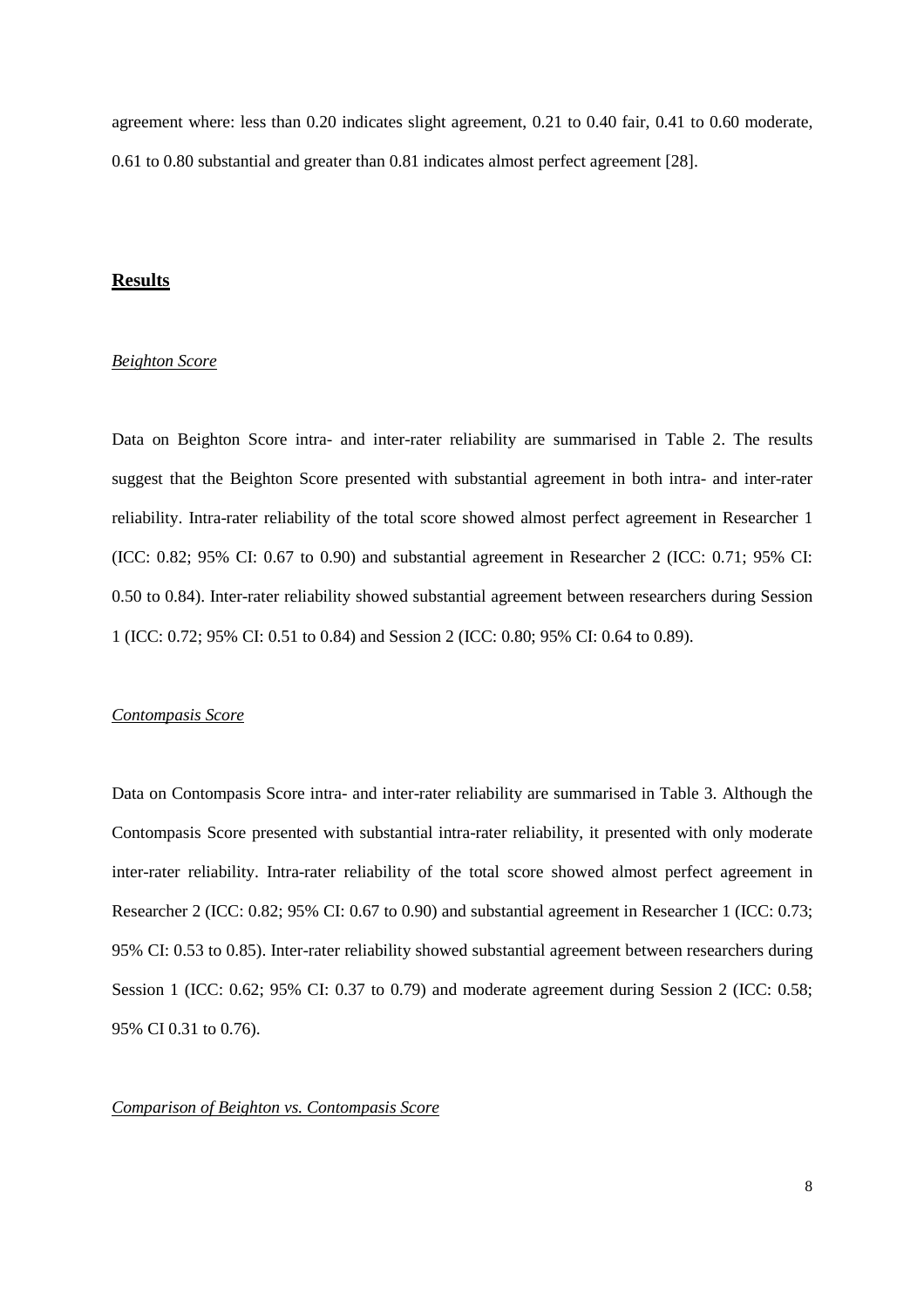Intra-rater reliability - The Beighton Score shows greatest intra-rater reliability when used to assess the spine (weighted Kappa: 0.87 to 100) and thumb (weighted Kappa: 0.85 to 0.92). It showed least intra-rater reliability when used to assess the finger (weighted Kappa: 0.00 to 0.59). The Contompasis Score showed greatest intra-rater reliability when used to assess the spine (weighted Kappa: 0.82 to 0.91) and for the assessment of the elbow by Researcher 2 (weighted Kappa: 1.00). It demonstrated least intra-rater reliability when used to assess the ankle (weighted Kappa: 0.22 to 0.54), and the elbow (weighted Kappa: 0.41) in Researcher 1.

Inter-rater reliability - The Beighton Score showed greatest inter-rater reliability when used to assess the spine (weighted Kappa: 0.81 to 0.93) and thumb (weighted Kappa: 0.85 to 0.94). It showed least inter-rater reliability when used to assess the elbow (weighted Kappa: 0.38 to 0.58) and finger (weighted Kappa: 0.07 to 0.52). The Contompasis Score demonstrated greatest inter-rater reliability when used to assess the spine (weighted Kappa: 0.89 to 0.92). It showed poorest inter-rater reliability in the other criteria, the least being evident in the elbow (weighted Kappa: 0.38 to 0.68), ankle (weighted Kappa: 0.09 to 0.29) and thumb assessments (weighted Kappa: 0.00 to 0.38).

## **Discussion**

The present study provides the first report comparing the reliability of the Beighton and Contompasis Scores for assessing GJH. The findings suggest that both the Beighton Score and Contompasis Score possess good intra-rater reliability but moderate inter-rater reliability. The Contompasis Score demonstrated poorer inter-rater reliability compared to the Beighton Score with only moderate levels of agreement between the two reviewers.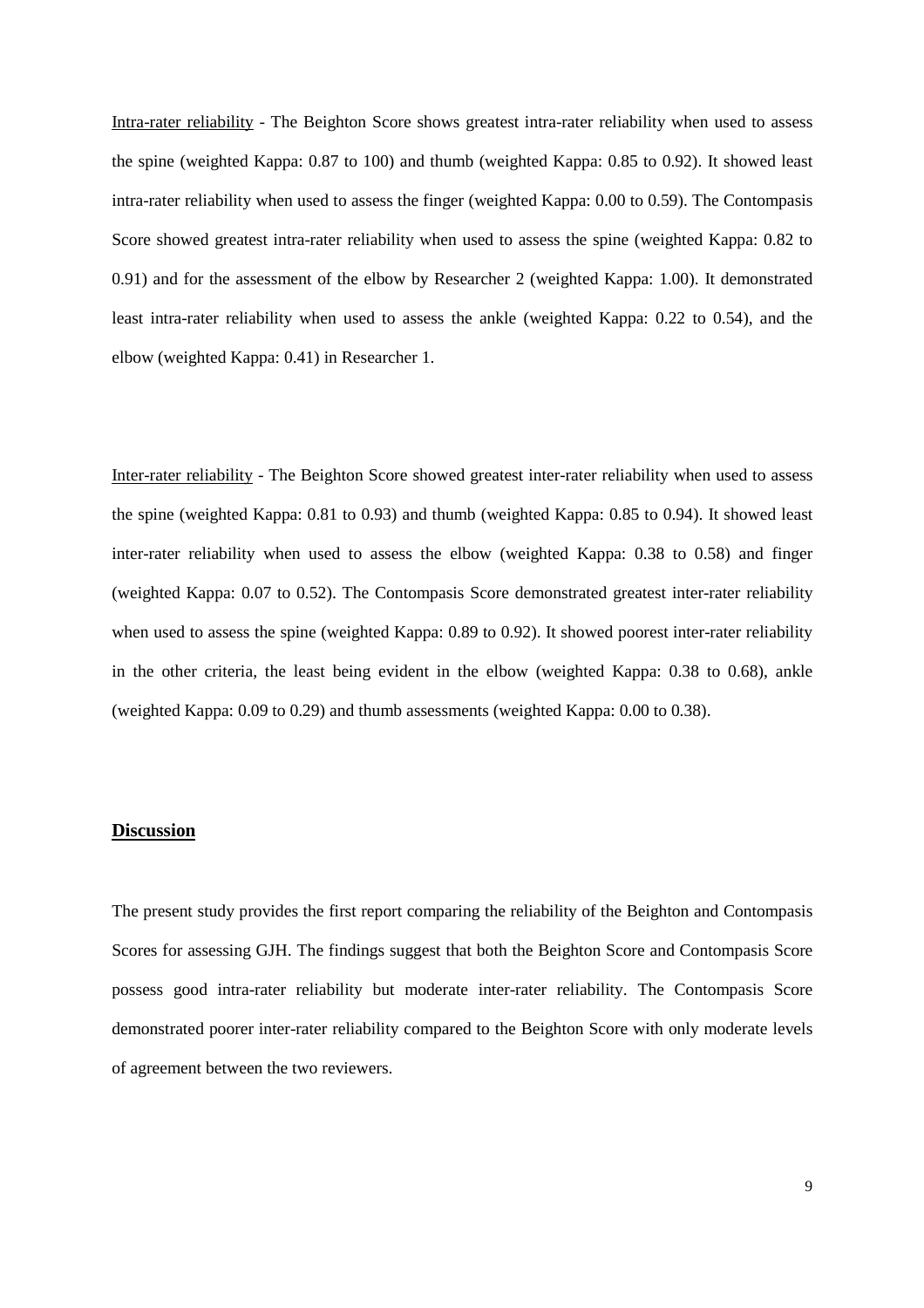Whilst there was little variation in the intra-rater reliability of the total Beighton Score compared to the total Contompasis Score, variation was shown between the researchers. Researcher 1 displayed greater intra-rater reliability in the Beighton Score, whilst Researcher 2 displayed greater intra-rater reliability in the Contompasis Score. This variance may be due to Researcher 2 having more experience in goniometric joint assessment. Previous research suggests that inexperienced therapists have lower intra- (ICC: 0.59 versus 0.72) and inter- (ICC: 0.12 versus 0.28) rater reliability when performing goniometric assessments, due to small systematic errors in alignment and identification of landmarks [29, 30]. It is not possible to determine whether this was a principle factor in this study given that we did not assess goniometry skills *per se*. Furthermore, the standardisation of the assessment method prior to testing was aimed to minimise this potential variability. Nonetheless, this is one hypothesis which may account for this variability.

 Grahame [20] labelled the Beighton Score an 'all-or-nothing' test, citing this as a limitation as it provides no indication of the degree of hypermobility. The Contompasis Score sought to overcome this limitation by providing a semi-quantitative scoring system. However, by providing a variety of different responses rather than a dichotomous response opinion, it is more time consuming and has been suggested to exhibit greater measurement variability [20]. The present study supports this latter claim, as the Contompasis Score displayed poorer inter-rater reliability compared to the Beighton Score. This could again be explained by the requirement of goniometric joint assessment, as least agreement is seen in the criteria that use a goniometer, i.e. the elbow, knee and ankle. It could also be explained by the Contompasis Score utilising a graded response system, with minimal increments between each score. Taking the ankle criterion as an example, the responses include, two  $(0^{\circ}-2^{\circ})$  of eversion), four ( $3^{\circ}$ -5°), five ( $6^{\circ}$ -10°) six ( $11^{\circ}$ -15°), seven ( $>15^{\circ}$ ). This gives little margin for error when using a tool which is based on observer interpretation, and is impractical based on research which has shown that inter-rater goniometric measures fall within  $7^{\circ}$  to  $9^{\circ}$  of each other [31, 32].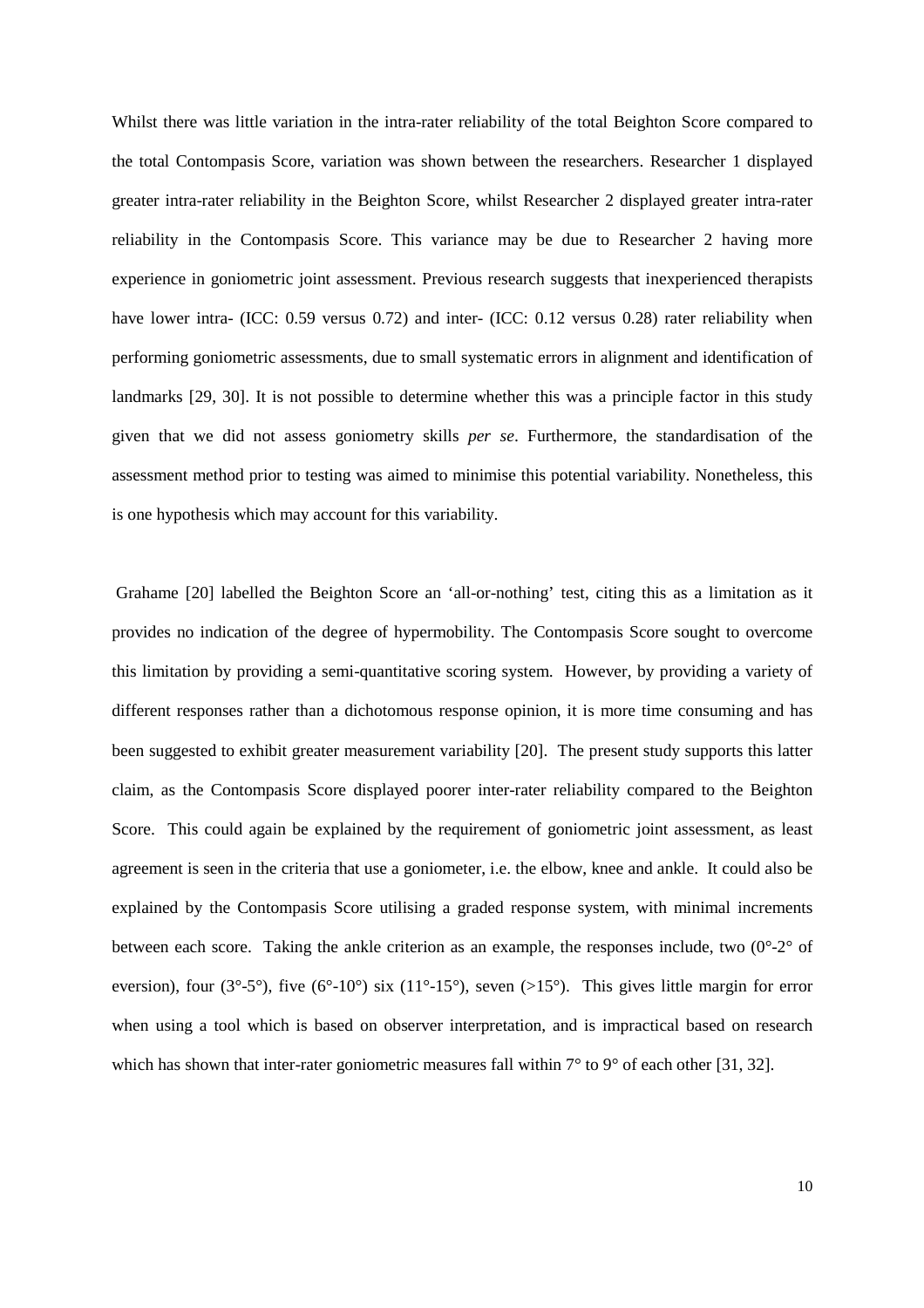McNerney and Johnston [21] recognised the difficulty in finding a method of joint evaluation with no inherent error, as the values obtained will largely depend on the observer and method of assessment. They concluded that the aim must be to minimise the error as much as possible. Therefore, it could be suggested to only use researchers experienced in the use of goniometric joint assessment, and to follow a strictly controlled method. However, this fails to reflect the pragmatism required to generalise findings to clinical practice where multiple clinicians work with varying levels of experience. Consequently, further assessment of these tools by clinicians with difference experiences and skills-sets in joint assessment using goniometry, may be warranted to further explore this potential source of variability.

 The Beighton Score displayed poor intra- and inter-rater reliability in the finger criteria. The inaccuracy of visual estimates of finger angles has been previously documented as 25% when compared to computer-based joint assessment [33]. Nonetheless the Contompasis Score displayed poorer intra- and inter-rater reliability compared to the Beighton score. Given this findings, it is suggested that this criterion of the Contompasis Score would require refinement if reliability is to be improved. Accordingly, this tool may benefit from more distinct categories, as it is difficult to accurately distinguish between responses.

The principle limitation of the present study was the use of a pain-free population. Although a subset of the cohort were 'clinically' asymptomatic but demonstrated GJH on assessment, future work should include a patient population, as it is within this demographic that the tools are intended for use and knowledge of how they perform in a clinical setting would be relevant to expand the evidencebase. Specifically, investigating the reliability of these tools with people who present with Ehlers-Danlos syndrome and fibromyalgia would be particularly valuable given the potential severity of joint hypermobility and soft tissue pain which these people experience. Furthermore, since a patientpopulation may present with greater clinical variability most notably in joint pain and hypermobility [34,35], such a study would need to be sufficiently powered to ensure rigorous data can be gained.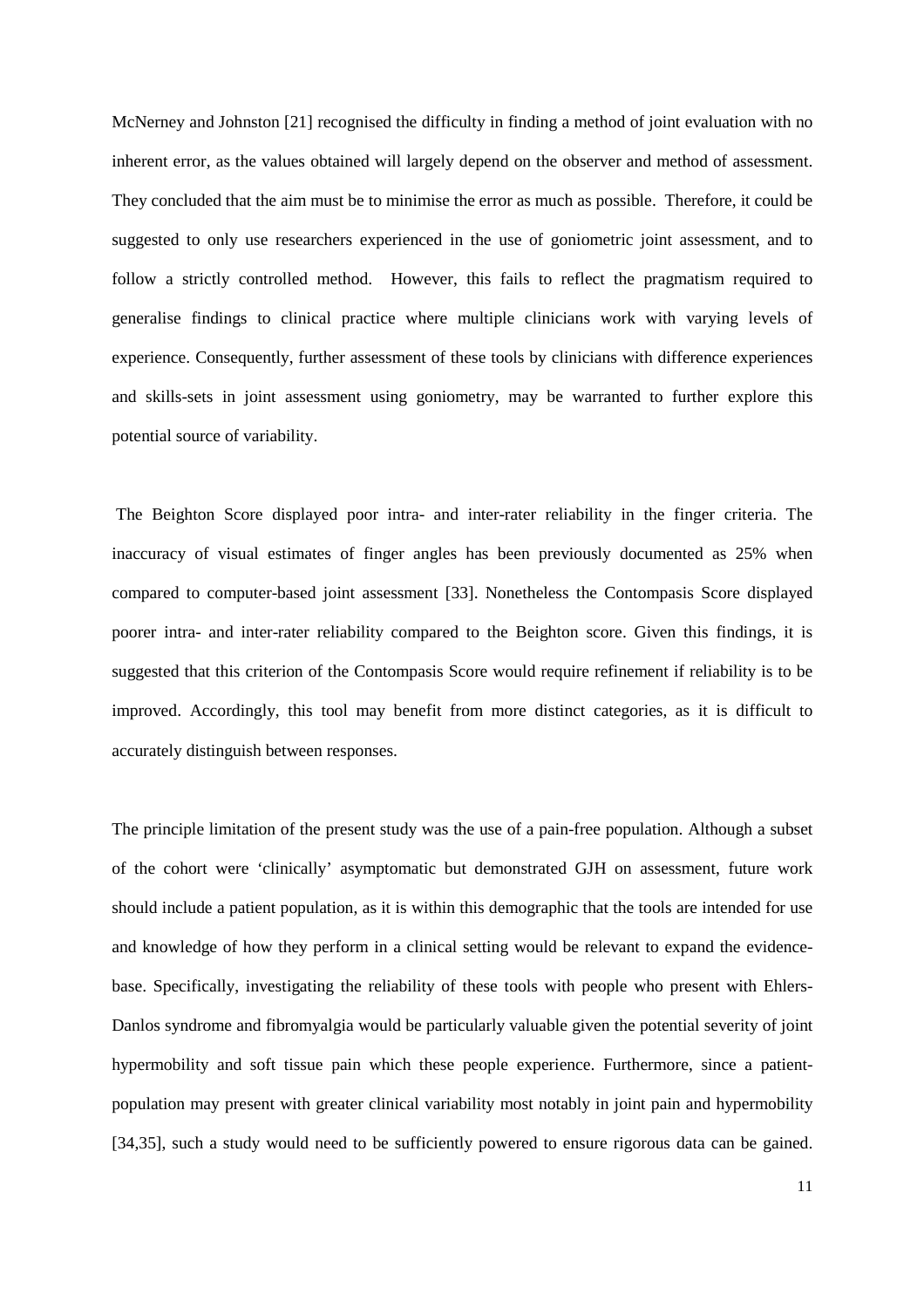Accordingly, a cohort of 36 may be insufficient and recruitment of a larger sample size may be warranted. In such a symptomatic population, it would be appropriate to then assess how the classification of GJH compares for the Beighton to Contompasis Score. Using cut-off points for clinical GJH diagnosis, it would then be possible to determine the precision of the measurement through sensitivity, specificity and likelihood ratios, which could have great clinical value.

A second limitation which could not be controlled was that of potential participant variability. The protocol stipulated that a one-week interval was stipulated between the first and second testing to minimise the recall of both assessor and participants to the testing procedure. This was also stipulated to reduce the potential for physiological variability [36]. Furthermore strategies to minimise participant (and their behaviour) variability included undertaking assessments at the same time of day, and by asking participants to exercise in the same way 48 hours prior to the testing procedures to minimise both circadian variability and possible fatigue acting as confounders [37,38]. However it was not possible to control with certainty all circumstances within the human body such as pain/muscle ache, fatigue, strenuous exercise as well as perception of the testing procedure which may have had an influence on the findings of this study.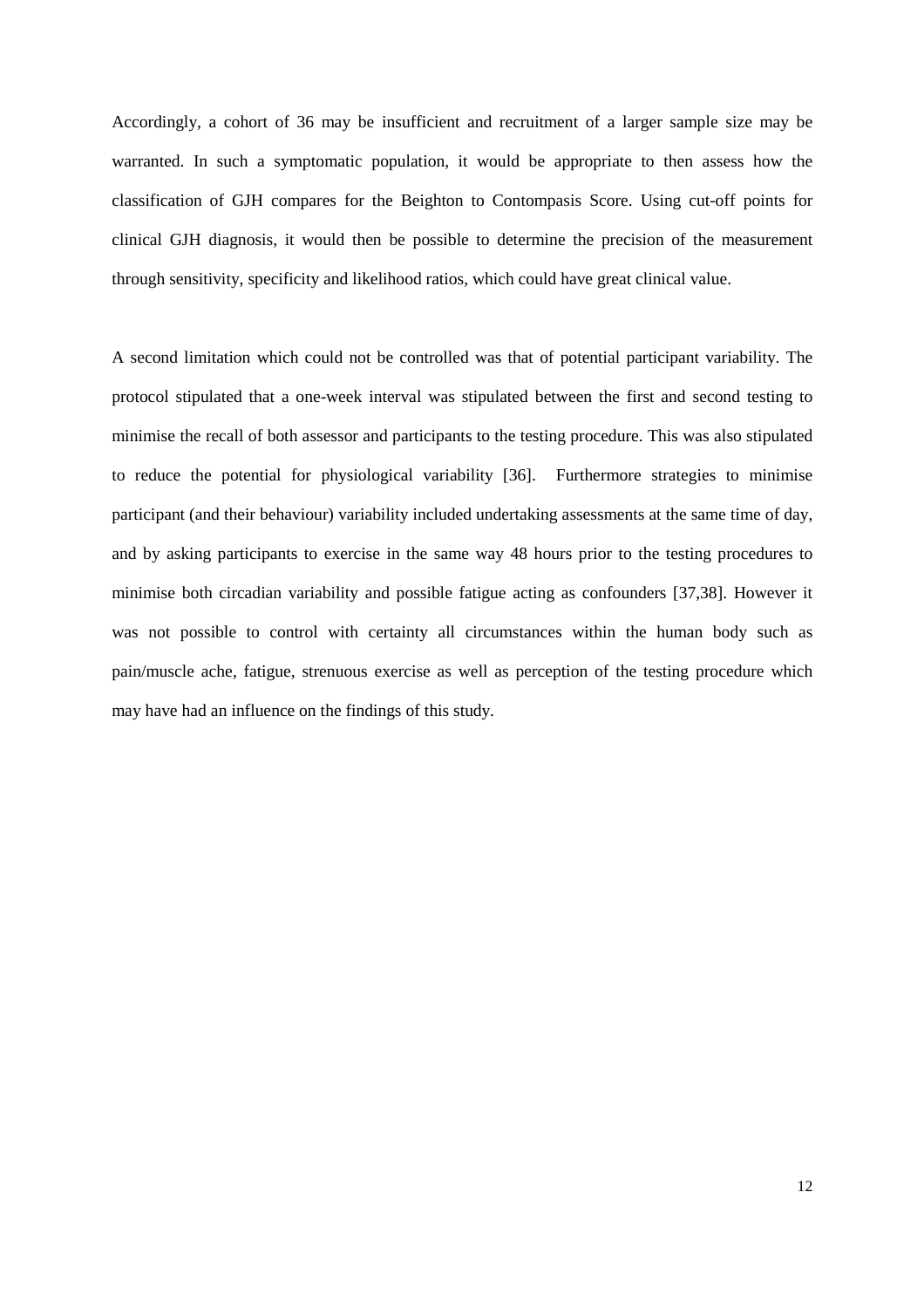## **Conclusion**

Our results show that the intra- and inter-rater reliability of the Beighton Score was substantial to almost perfect. In comparison the Contompasis Score displays substantial to almost perfect intra-rater reliability and moderate to substantial inter-rater reliability in a healthy pain-free population. In both instances, intra-rater reliability was greater than inter-rater reliability. Based on these findings, the Beighton Score appears superior to the Contompasis score.

# **Declarations**

**Ethical Approval:** Ethical Approval was sought and gained from the Faculty of Medicine and Health Sciences Research Ethics Committee (Reference: 2011-2013-26)

**Funding:** No funds were received for the conduct of this study.

**Conflicts of Interests:** The authors report no conflicts of interest.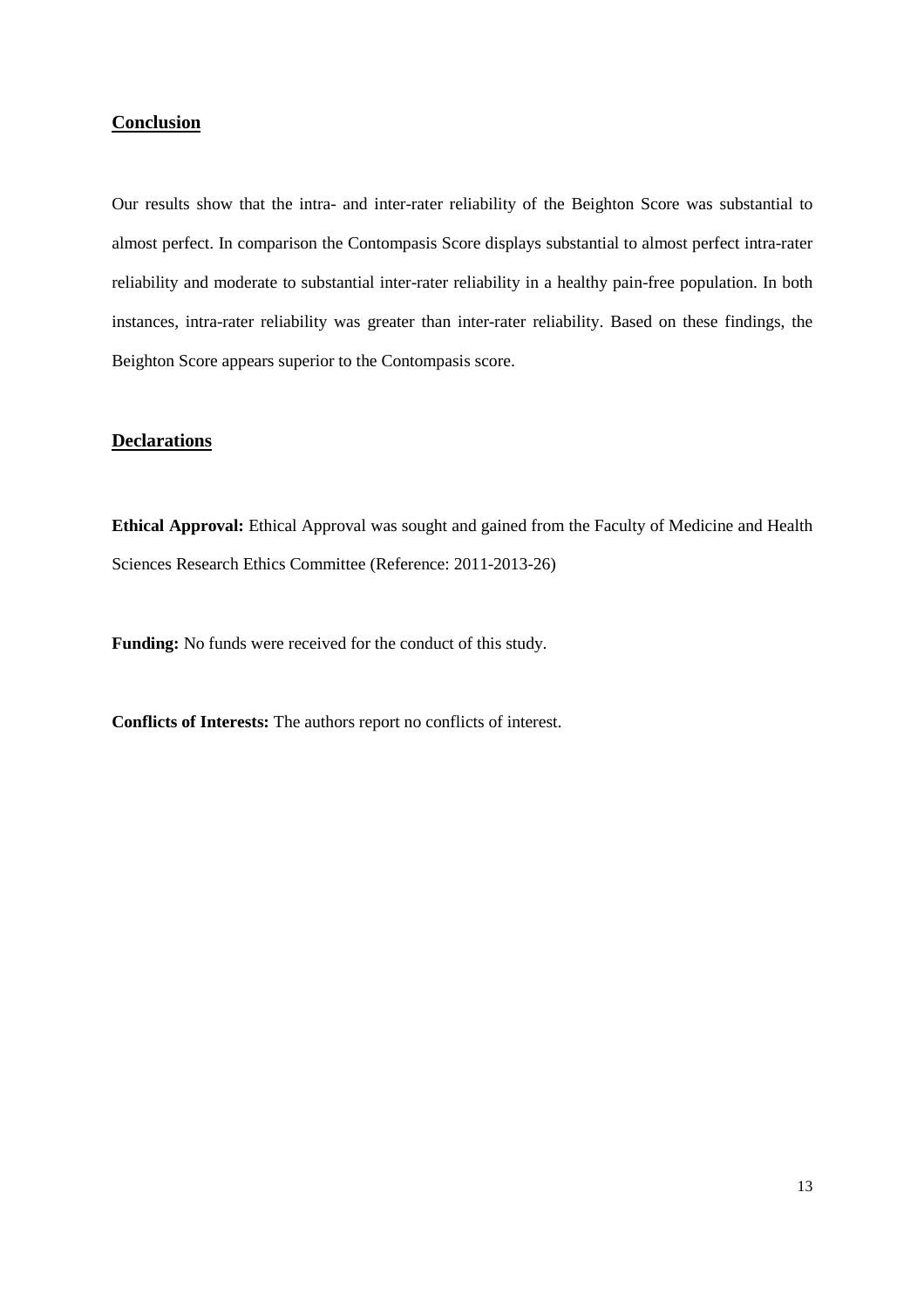# **References**

- 1. Kirk JA, Ansell BM, Bywaters EGL: The hypermobility syndrome: musculoskeletal complaints associated with generalized joint hypermobility. Ann Rheumat Dis 26: 419-425, 1967.
- 2. Boyle KL, Witt P, Riegger-Krugh C: Intrarater and interrater reliability of the Beighton and Horan joint mobility index. J Athlet Train 38: 281-285; 2003.
- 3. Pacey V, Nicholson LL, Adams RD, Munn J, Munns CF: Generalized joint hypermobility and risk of lower limb joint injury during sport: A systematic review with meta-analysis. Am J Sport Med 38: 1487-1497, 2003.
- 4. Russek LN: Hypermobility syndrome. Phys Therap 79: 591-599, 2003.
- 5. Clinch J, Deere K, Sayers A, Palmer S, Riddoch C, Tobias JH, Clark EM: Epidemiology of generalized joint laxity (hypermobility) in fourteen-year-old children from the UK: A population-based evaluation. Arthr Rheumat 63: 2819-2827, 2003.
- 6. Mulvey MR, Macfarlane GJ, Beasley M, Symmons DP, Lovell K, Keeley P, Woby S, McBeth J: Modest association of joint hypermobility with disabling and limiting musculoskeletal pain: results from a large-scale general population-based survey. Arthritis Care Res 65: 1325-1333, 2013.
- 7. Vaishya R, Hasija R: Joint hypermobility and anterior cruciate ligament injury. J Orthop Surg 21: 182-184, 2013.
- 8. Middleditch A: Management of the hypermobile adolescent. Hypermobility syndrome: recognition and management for physiotherapists. Edited by Keer R, Grahame R.. Butterworth Heinemann, London, 2003, 51-66.
- 9. Mishra MB, Ryan P, Atkinson P, Taylor H, Bell J, Calver D, Fogelman I, Child A, Jackson G, Chambers JB, Grahame R: Extra-articular features of benign joint hypermobility syndrome. Brit J Rheumat 35: 861-866, 1996.
- 10. Beynnon BD, Murphy DF, Alosa DM: Predictive factors for lateral ankle sprains: A literature review. J Athlet Train 37: 376-380, 2002.
- 11. Cameron KL, Duffey ML, DeBerardino TM, Stoneman PD, Jones CJ, Owens BD: Association of generalized joint hypermobility with a history of glenohumeral joint instability. J Athlet Train 45: 253-258, 2010.
- 12. Collinge R, Simmonds JV: Hypermobility, injury rate and rehabilitation in a professional football squad: A preliminary study. Phys Therap Sport 10: 91-96, 2009.
- 13. Nilsson C, Wykman A, Leanderson J: Spinal sagittal mobility and joint laxity in young ballet dancers: a comparative study between first-year students at the Swedish Ballet School and a control group. Knee Surg, Sport Traumatol, Arthrosc 1: 206-208, 2003.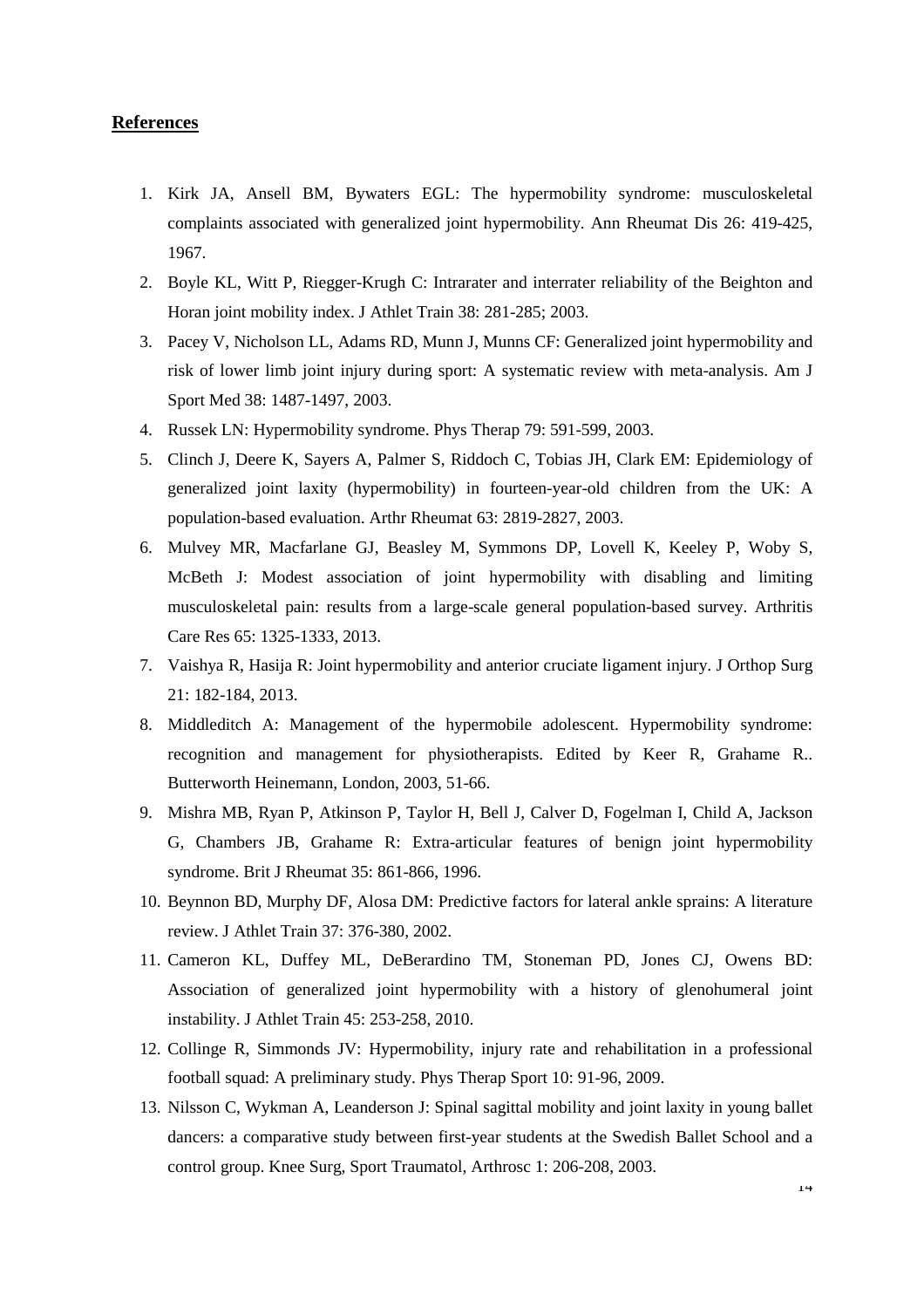- 14. Ramesh R, Von Arx O, Azzopardi T, Schranz PJ: The risk of anterior cruciate ligament rupture with generalised joint laxity. J Bone Joint Surg 87: 800-803, 2006.
- 15. Castori M, Camerota F, Celletti C, Grammatico P, Padua L. Quality of life in the classic and hypermobility types of Ehlers-Danlos syndrome. Ann Neurol 67: 145–146, 2010.
- 16. Celletti C, Castori M, Grammatico P, Camerota F: Evaluation of lower limb disability in joint hypermobility syndrome. Rheumatol Internat 32: 2577–2581, 2012.
- 17. Voermans NC, Knoop H: Both pain and fatigue are important possible determinants of disability in patients with the Ehlers-Danlos Syndrome hypermobility type. Disabil Rehabil 33: 706-707, 2010.
- 18. Carter C, Wilkinson J: Persistent joint laxity and congenital dislocation of the hip. J Bone Joint Surg 46: 40-45, 1964.
- 19. Beighton P, Horan F: Orthopaedic aspects of the Ehlers-Danlos Syndrome. J Bone Joint Surg 51: 444-453, 1969.
- 20. Grahame, R. (2003) Hypermobility and Hypermobility Syndrome. Hypermobility syndrome: recognition and management for physiotherapists. Edited by Keer R, Grahame R.. Butterworth Heinemann, London, 2003, 1-14.
- 21. McNerney JE, Johnston WB: Generalised ligamentous laxity, hallux abducto valgus and the first metatarsal cuneiform joint. J Am Podiatry Assoc 69: 69-82; 1979.
- 22. Grahame R, Pyeritz RE: The Marfan Syndrome: Joint and skin manifestations are prevalent and correlated. Brit J Rheumatol 34: 126-131, 1995.
- 23. Evans AM, Rome K, Peet L: The foot posture index, ankle lunge test, Beighton scale and the lower limb assessment score in healthy children: a reliability study. J Orofac Orthop 68: 342- 352, 2007.
- 24. Hirsch C, Hirsch M, John MT, Bock JJ: Reliability of the Beighton Hypermobility Index to determinate the general joint laxity performed by dentists. J Foot Ankle Res 5: 1, 2012.
- 25. Juul-Kristensen B, Røgind H, Jensen DV, Remvig L: Inter-examiner reproducibility of tests and criteria for generalized joint hypermobility and benign joint hypermobility syndrome. Rheumatology 46: 1835-1841, 2007.
- 26. Fleiss JL: The design and analysis of clinical experiments. NY: Wiley and Sons, 1986.
- 27. Norkin CC, White DJ. Measurement of joint motion: A guide to goniometry. 3rd Edition. F. A. Davis Company, Philadelphia, 2003.
- 28. Landis JR, Koch GG: The measurement of observer agreement for categorical data. Biometrics 33: 159-174, 1977.
- 29. Elveru RA, Rothstein JM, Lamb RL: Goniometric reliability in a clinical setting: Subtalar and ankle joint measurements. Phys Therap 68: 672-677, 1988.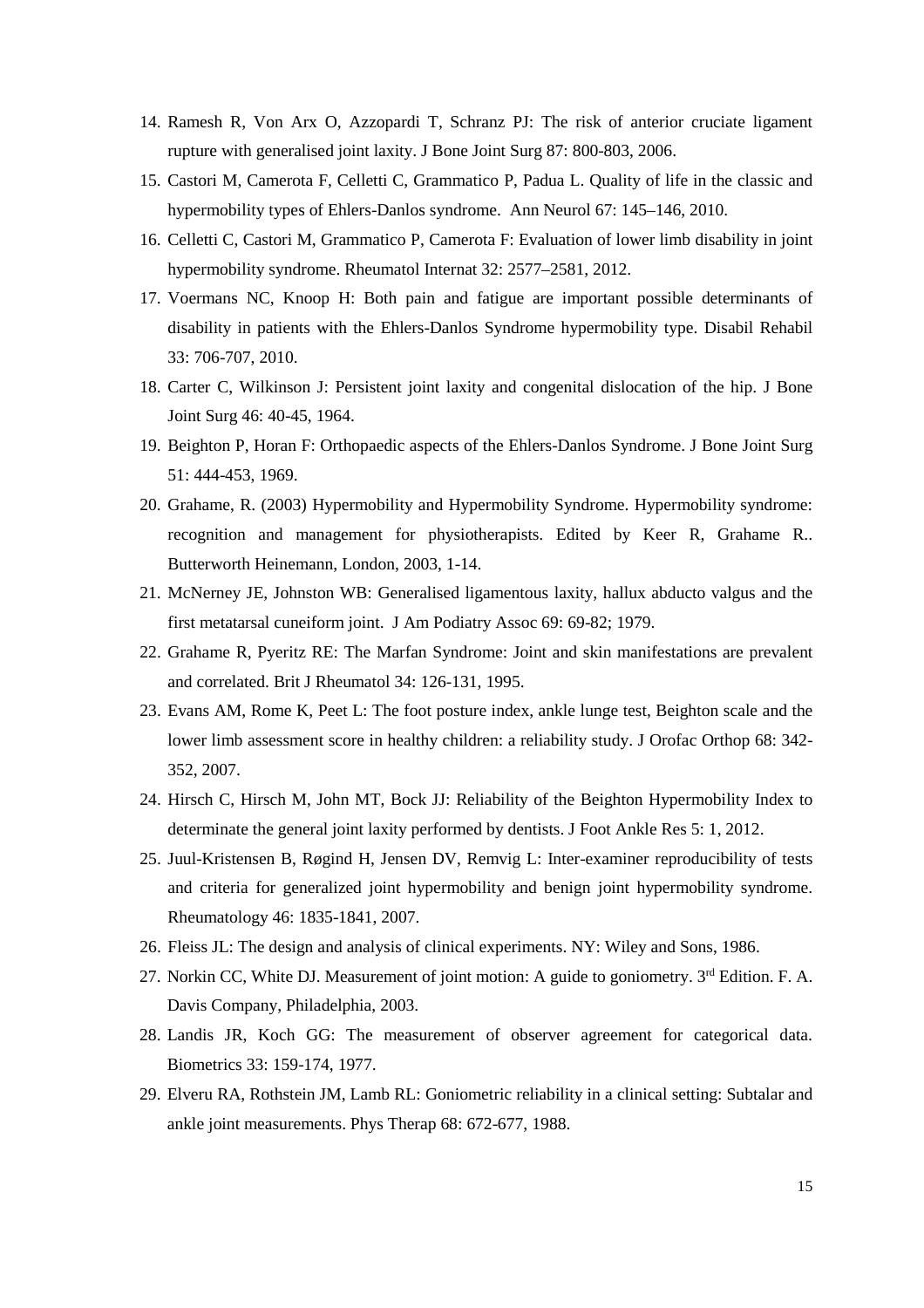- 30. Fish DR, Wingate L: Sources of goniometric error at the elbow. Phys Therap 65: 1666-1670, 1988.
- 31. Burr N, Pratt AL, Stott D: Inter-rater and intra-rater reliability when measuring interphalangeal joints: comparison between three hand-held goniometers. Physiotherapy 89: 641-652, 2003.
- 32. Ellis B, Bruton A: A study to compare the reliability of composite finger flexion with goniometry for measurement of range of motion in the hand. Clin Rehabil 16: 562-570, 2002.
- 33. Rose V, Nduka CC, Pereira JA, Pickford MA, Belcher HJCR: Visual estimation of finger angles: do we need goniometers. J Hand Surg 27: 382-384, 2002.
- 34. Sperotto F, Balzarin M, Parolin M, Monteforte N, Vittadello F, Zulian F: Joint hypermobility, growing pain and obesity are mutually exclusive as causes of musculoskeletal pain in schoolchildren. Clin Exp Rheumatol 32: 131-136, 2014.
- 35. Schmid S, Luder G, Mueller Mebes C, Stettler M, Stutz U, Ziswiler HR, Radlinger L: Neuromechanical gait adaptations in women with joint hypermobility--an exploratory study. Clin Biomech 28: 1020-1025, 2013.
- 36. Matheson LA, Duffy S, Maroof A, Gibbons R, Duffy C, Roth J: Intra- and inter-rater reliability of jumping mechanography muscle function assessments. J Musculoskelet Neuronal Interact 13: 480-486, 2013.
- 37. Coldwells A, Atkinson G, Reilly T: Sources of variation in back and leg dynamometry. Ergonomics 37: 79-86, 1994.
- 38. Domenech MA, Sizer PS, Dedrick GS, McGalliard MK, Brismee JM: The deep neck flexor endurance test: normative data scores in healthy adults. PM R 3: 105-110, 2011.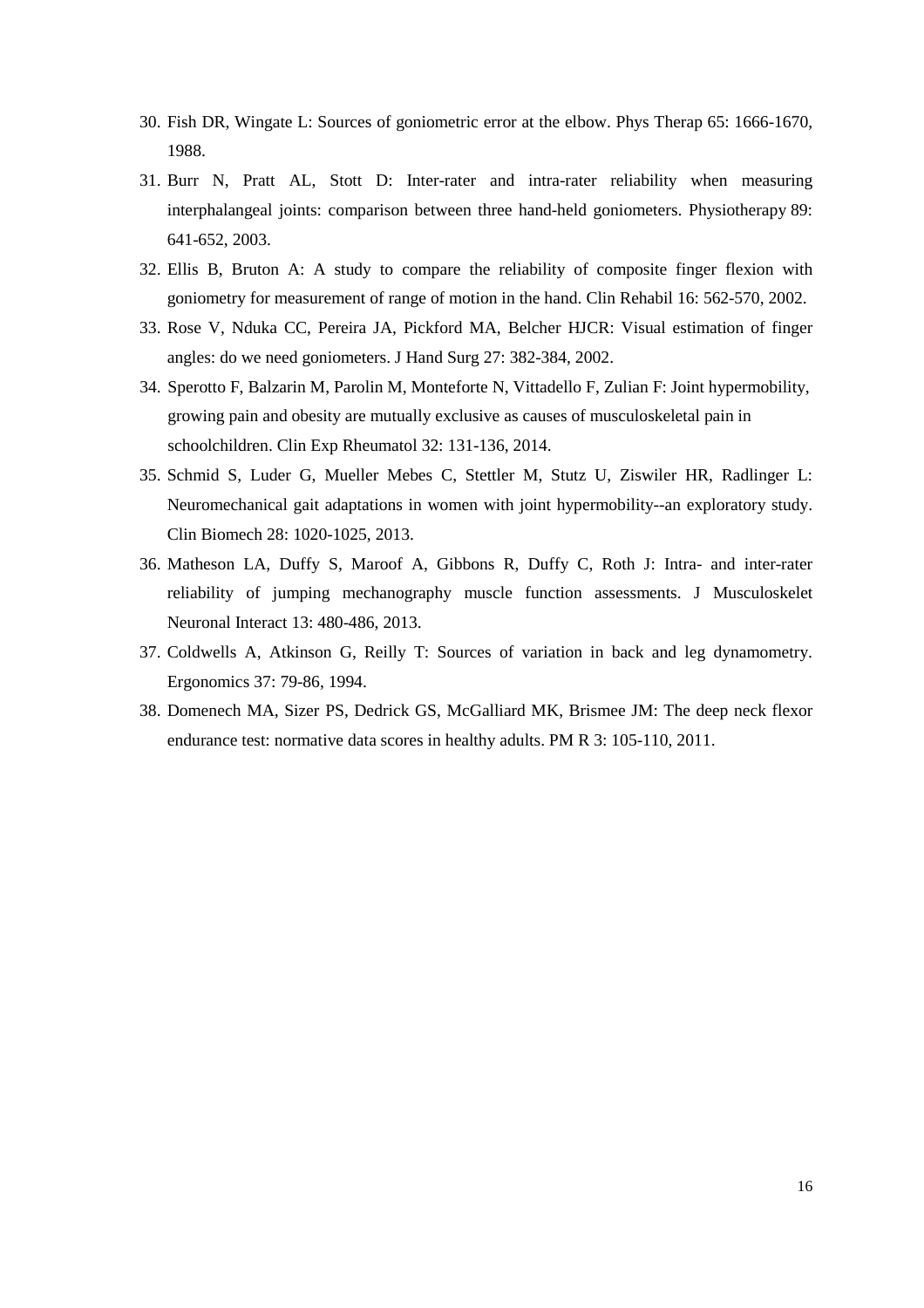**Table 1:** Outline of the Beighton and Contompasis scoring criteria.

| <b>Criteria</b>              | <b>Beighton</b>                  | <b>Contompasis</b>                |  |  |
|------------------------------|----------------------------------|-----------------------------------|--|--|
| Thumb                        | $1 = Yes$                        | 2 = Separated by 30-75 $^{\circ}$ |  |  |
| Opposition to forearm        | $0 = No$                         | $4=$ Touches forearm              |  |  |
|                              |                                  | $5 =$ Digs into forearm           |  |  |
|                              |                                  | 6 = Pushed beyond forearm         |  |  |
| $5th$ Finger                 | $1 = Yes$ (Beyond $90^{\circ}$ ) | $2=$ Between 30-85 $^{\circ}$     |  |  |
| Dorsi-flexion                | $0=N0$                           | $4=$ Between 90-100 $^{\circ}$    |  |  |
|                              |                                  | $5 =$ Between 100-120 $^{\circ}$  |  |  |
|                              |                                  | $6 = Beyond 120^{\circ}$          |  |  |
| Elbow                        | $1 = Yes$                        | $2=$ Between 0-5 $\degree$        |  |  |
| Hyper-extension              | $0 = No$                         | $4=$ Between 10-15 $\degree$      |  |  |
|                              |                                  | $5 =$ Between 16-20 $^{\circ}$    |  |  |
|                              |                                  | $6 =$ Beyond $20^{\circ}$         |  |  |
| Knee                         | $1 = Yes$                        | $2=$ Between 0-5 $\degree$        |  |  |
| Hyper-extension              | $0=N0$                           | $4=$ Between 10-15 $^{\circ}$     |  |  |
|                              |                                  | $5 =$ Between 16-20 $^{\circ}$    |  |  |
|                              |                                  | $6 = Beyond 20^{\circ}$           |  |  |
| Spine                        | $1 = Yes$                        | $2=$ No contact                   |  |  |
| Trunk flexion with feet      | (Palms flat on floor)            | $4$ = Fingertips touching         |  |  |
| together without bending the | $0=N0$                           | $5 =$ Fingers touching            |  |  |
| knees                        |                                  | $6 =$ Palms flat                  |  |  |
|                              |                                  | 7=Wrists touching                 |  |  |
|                              |                                  | 8=Forearms touching               |  |  |
| Ankle                        | N/A                              | $2 = 0 - 2^{\circ}$               |  |  |
| Degree of Calcaneal eversion |                                  | $4 = 3 - 5^{\circ}$               |  |  |
|                              |                                  | $5 = 6 - 10^{\circ}$              |  |  |
|                              |                                  | $6 = 11 - 15^{\circ}$             |  |  |
|                              |                                  | $7 = Beyond 15^{\circ}$           |  |  |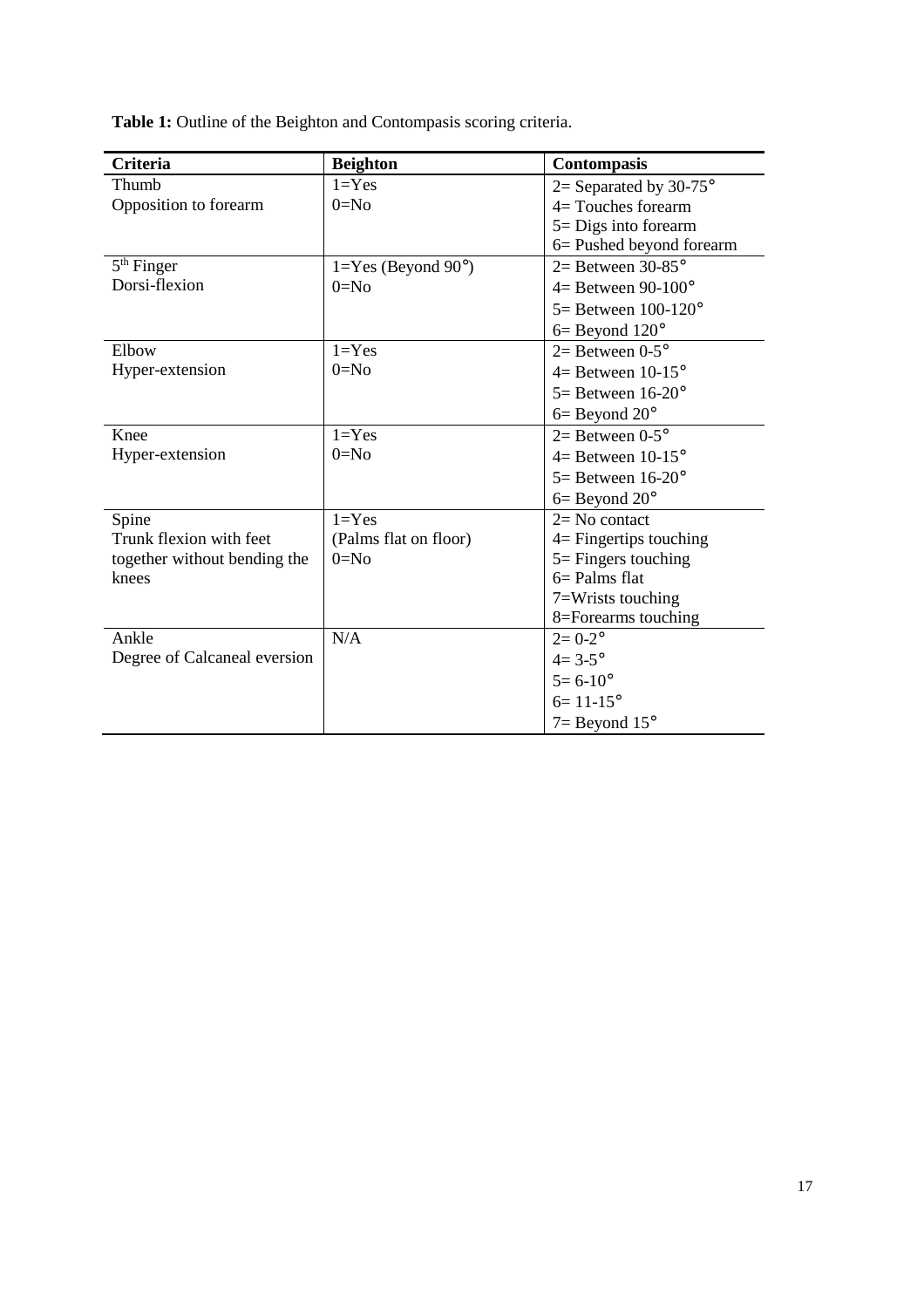|                    | <b>Intra-Rater</b>  |                 |                     |                 | <b>Inter-Rater</b>  |                 |                     |                 |
|--------------------|---------------------|-----------------|---------------------|-----------------|---------------------|-----------------|---------------------|-----------------|
|                    | <b>Researcher 1</b> |                 | <b>Researcher 2</b> |                 | <b>Researcher 1</b> |                 | <b>Researcher 2</b> |                 |
| <b>Total Score</b> | 0.82                | $(0.67 - 0.90)$ | 0.71                | $(0.50 - 0.84)$ | 0.72                | $(0.51 - 0.84)$ | 0.80                | $(0.64 - 0.89)$ |
| $1$ (spine)        | 0.87                | (< 0.001)       | 1.00                | (< 0.001)       | 0.81                | (< 0.001)       | 0.93                | (< 0.001)       |
| $2$ (knee, left)   | 0.80                | (< 0.001)       | 0.57                | (< 0.001)       | 0.75                | (< 0.001)       | 0.75                | (< 0.001)       |
| 3 (knee, right)    | 0.80                | (< 0.001)       | 0.74                | (< 0.001)       | 0.82                | (< 0.001)       | 0.70                | (< 0.001)       |
| 4 (elbow, left)    | 0.60                | (< 0.001)       | 0.70                | (< 0.001)       | 0.38                | (0.023)         | 0.58                | (< 0.001)       |
| 5 (elbow, right)   | 0.60                | (< 0.001)       | 0.65                | (< 0.001)       | 0.44                | (0.009)         | 0.58                | (< 0.001)       |
| 6 (thumb, left)    | 0.87                | $\leq 0.001$    | 0.87                | (< 0.001)       | 0.93                | (< 0.001)       | 0.94                | (< 0.001)       |
| 7 (thumb, right)   | 0.92                | $\leq 0.001$    | 0.85                | (< 0.001)       | 0.85                | (< 0.001)       | 0.92                | (< 0.001)       |
| 8 (finger, left)   | 0.51                | (0.002)         | 0.00                | (0.85)          | 0.37                | (0.02)          | 0.16                | (0.27)          |
| 9 (finger, right)  | 0.59                | $\leq 0.001$    | 0.20                | (0.21)          | 0.52                | (0.002)         | 0.07                | (0.62)          |

Table 2: Intra- and inter-rater statistical values for the Beighton Score

\* total score (single measure ICC and 95% confidence interval) and the individual criteria (weighted Kappa statistic and p-value)